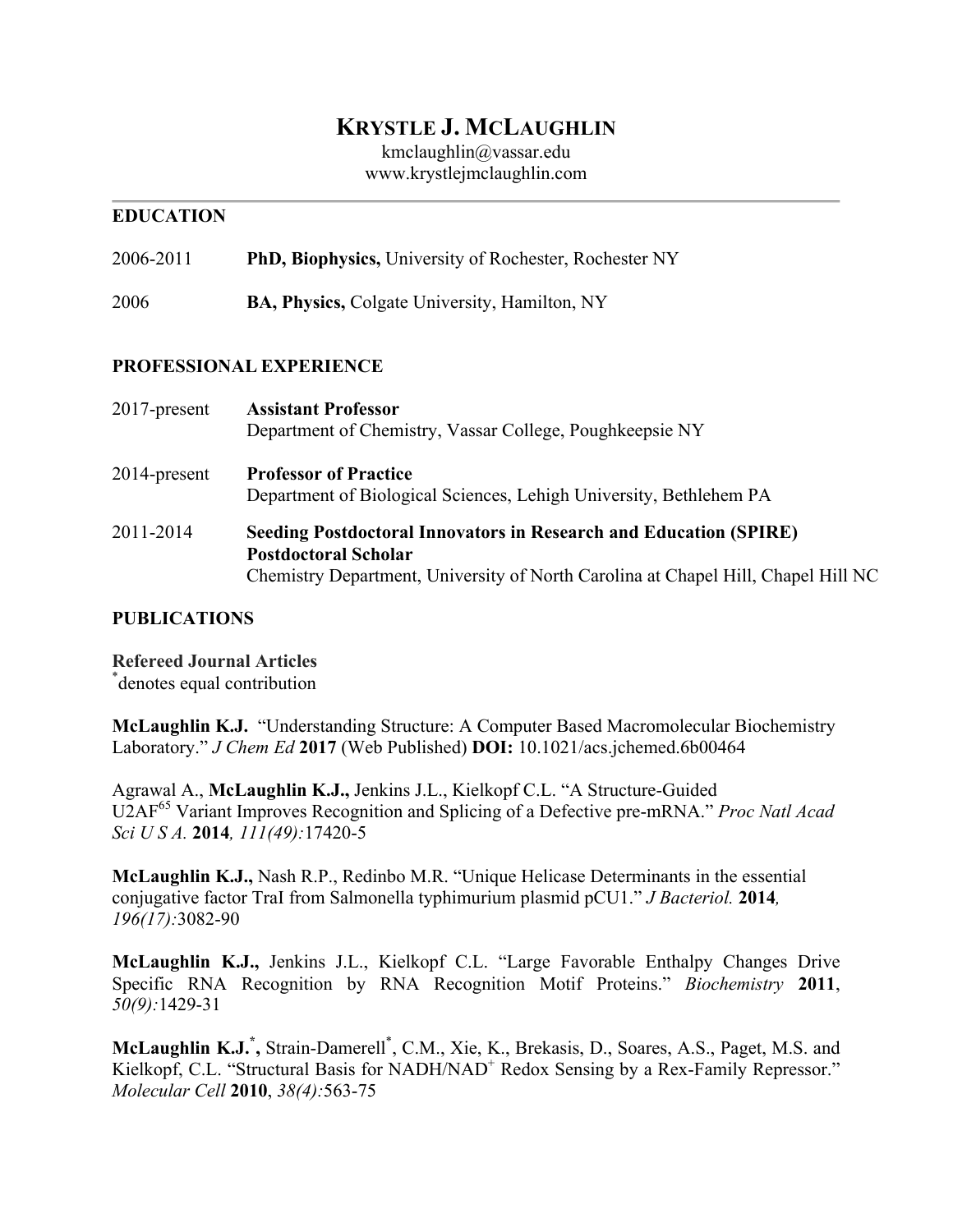Buboltz JT, Bwalya  $C^{\#}$ , Williams  $K^{\#}$ , Schutzer M<sup>#</sup>. "High-resolution mapping of phase behavior in a ternary lipid mixture: do lipid-raft phase boundaries depend on the sample preparation procedure?" *Langmuir* **2007**, *23*: 1968-71

## **In Preparation**

# denotes undergraduate author

Rice A.M., Warren J.A<sup>#</sup>, Chan E.<sup>#</sup>, Botello J.<sup>#</sup>, Wang C.Y.<sup>#</sup>, McQuillan M.A., Anderson K.R., **McLaughlin K.J.,** and Miwa J.M. "Selection on lynx1 associated with vocal learning and sensitive period length in birds." *Submitted to Proceedings of the Royal Society B–under review*

### **Invited Articles**

**McLaughlin K.J.** "Education Corner: Lysozyme, Models and the PDB: Helping Students Explore Structure." *RCSB PDB Newsletter*, Issue 70, July 2016.

**Williams K.** "Commentary: Putting a new face on physics." *Symmetry* 2008, *5(1),* 3.

### **RESEARCH EXPERIENCE**

2011-2014 **University of North Carolina at Chapel Hill,** Chapel Hill NC

Postdoctoral Research Associate, Department of Chemistry.

Advisor: Dr. Matthew R. Redinbo

Research focus: Structural and Biochemical Characterization of Conjugative Plasmid Transfer Proteins from *Salmonella typhimurium* and *Staphylococcus aureus.*

#### 2007-2011 **University of Rochester,** Rochester NY

Graduate Research Assistant, Department of Biochemistry and Biophysics. Advisor: Dr. Clara L. Kiekopf Thesis title: Structural & Thermodynamic Analysis of Protein-Nucleic Acid Interactions

2005 **Colgate University,** Hamilton NY

Undergraduate Research Assistant, Department of Physics.

Advisor: Dr. Jeffery T. Buboltz

Research Focus: Mapping phase behavior of ternary lipid mixtures using FRET

### **HONORS AND AWARDS**

- 2015 NeXXt Scholars Program Mentoring Fellow, New York Academy of Sciences
- 2013 Postdoctoral Leadership Award, University of North Carolina at Chapel Hill
- 2012 George V. Metzger Award: most outstanding biophysics PhD thesis, University of Rochester
- 2011 Biophysics Student Seminar Award, University of Rochester
- 2010 Margaret C. Etter Student Lecturer Award, American Crystallographic Association
- 2009 William F. Neuman Award, most outstanding biophysics student, University of Rochester
- 2006 Physics and Astronomy Department Founders Award, Colgate University
- 2006 Society of Physics Students National Leadership Award, Society of Physics Students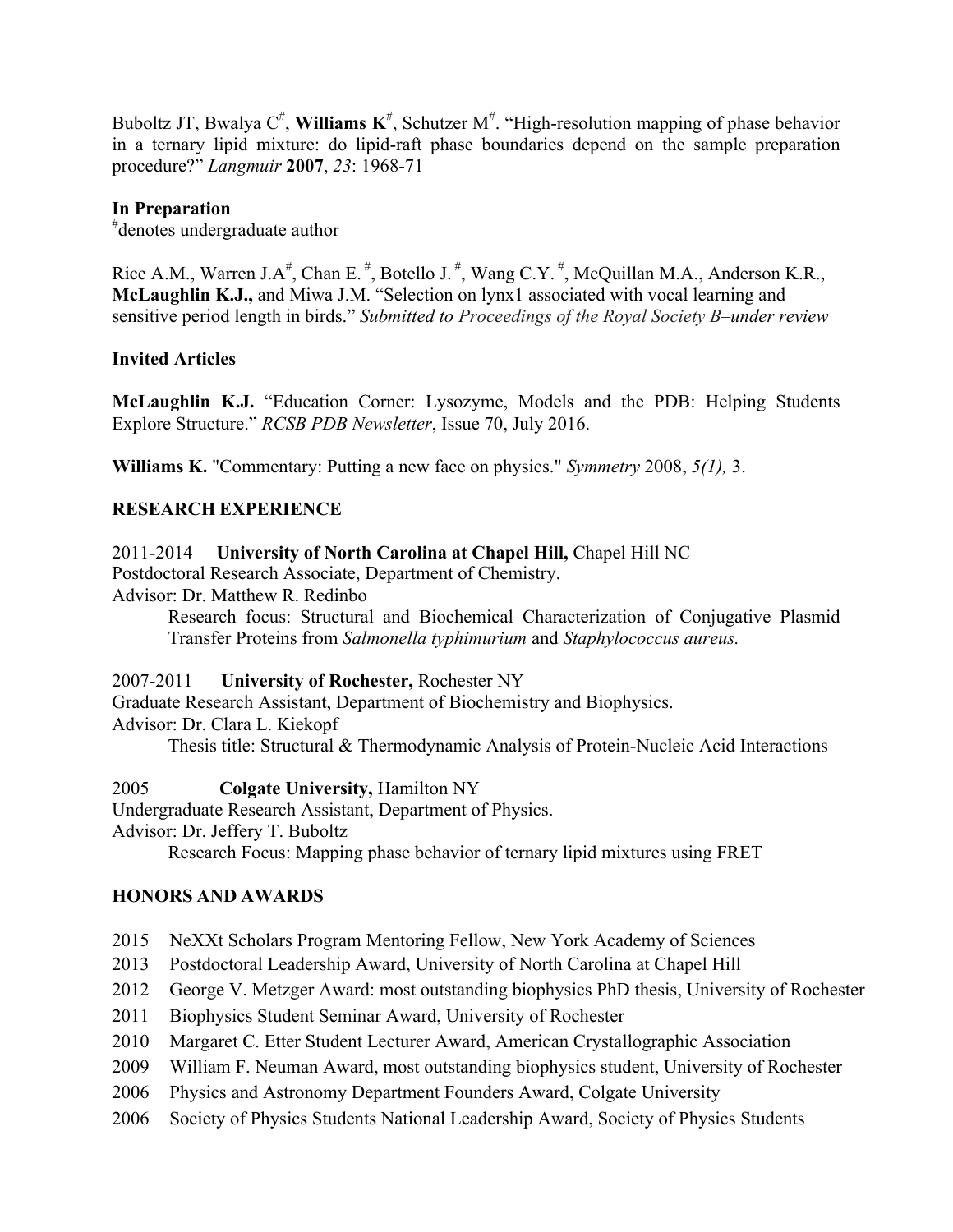### **GRANTS AND FELLOWSHIPS**

#### **Research Grants**

- 2016 **Summer Mountaintop Experience Research Grant,** Lehigh University Co-PI: Dr. Julie Miwa; Project Title: Exploring the Genetics of Behavioral Adaptation, \$31,500 to support 4 undergraduate researchers and 1 graduate student during the summer.
- 2015 **Internal Research Grant,** Department of Biological Sciences, Lehigh University \$12,000 awarded towards research supplies.

#### **Fellowships**

- 2011- **Seeding Postdoctoral Innovators in Research and Education (SPIRE) Postdoctoral**
- 2014 **Fellowship (NIGMS K12-GM000678)**, University of North Carolina at Chapel Hill Three-year NIH funded postdoctoral fellowship support for postdoctoral research, pedagogical training and professional development.
- 2010 **Elon Huntington Hooker Graduate Fellowship,** University of Rochester \$18,000 stipend awarded to three outstanding students per year engaged in chemistry research based on scientific merit and promise*.*

### **SELECTED PRESENTATIONS**

#### **Conference Activity**

*20 submitted presentations since 2005, including 6 talks and 12 posters at local, regional, national and international meetings.*

"Cooperative Approaches in Introducing Undergraduates to Protein Crystallography." (Podium) American Crystallographic Association (ACA) Meeting. New Orleans, LA. May 2017

"The BioSFilm Festival: A Collaborative Multimedia Learning Assignment" (Podium) Symposium on Teaching and Learning. Lehigh University. April 2017

"Towards Structural Characterization of Novel Bacteriophage Proteins." (Podium) First African Light Source Conference and Workshop. Grenoble, France. 2015

"Unique Helicase Determinants in the essential conjugative factor TraI from *Salmonella typhimurium* plasmid pCU1." (Poster) American Crystallographic Association Meeting. Albuquerque, NM. 2014

"Structural and Biochemical Analysis of the TraI DNA Helicase." (Poster) IRACDA, Philadelphia, PA. 2012.

"Mechanism of NADH/NAD<sup>+</sup> Sensing by the Redox Sensing Repressor, Rex." (Podium) American Crystallographic Association (ACA) Meeting. Chicago, IL. July 2010

"Turning Up the Heat: Unusually Large Enthalpy Drives RNA Recognition by RNA Recognition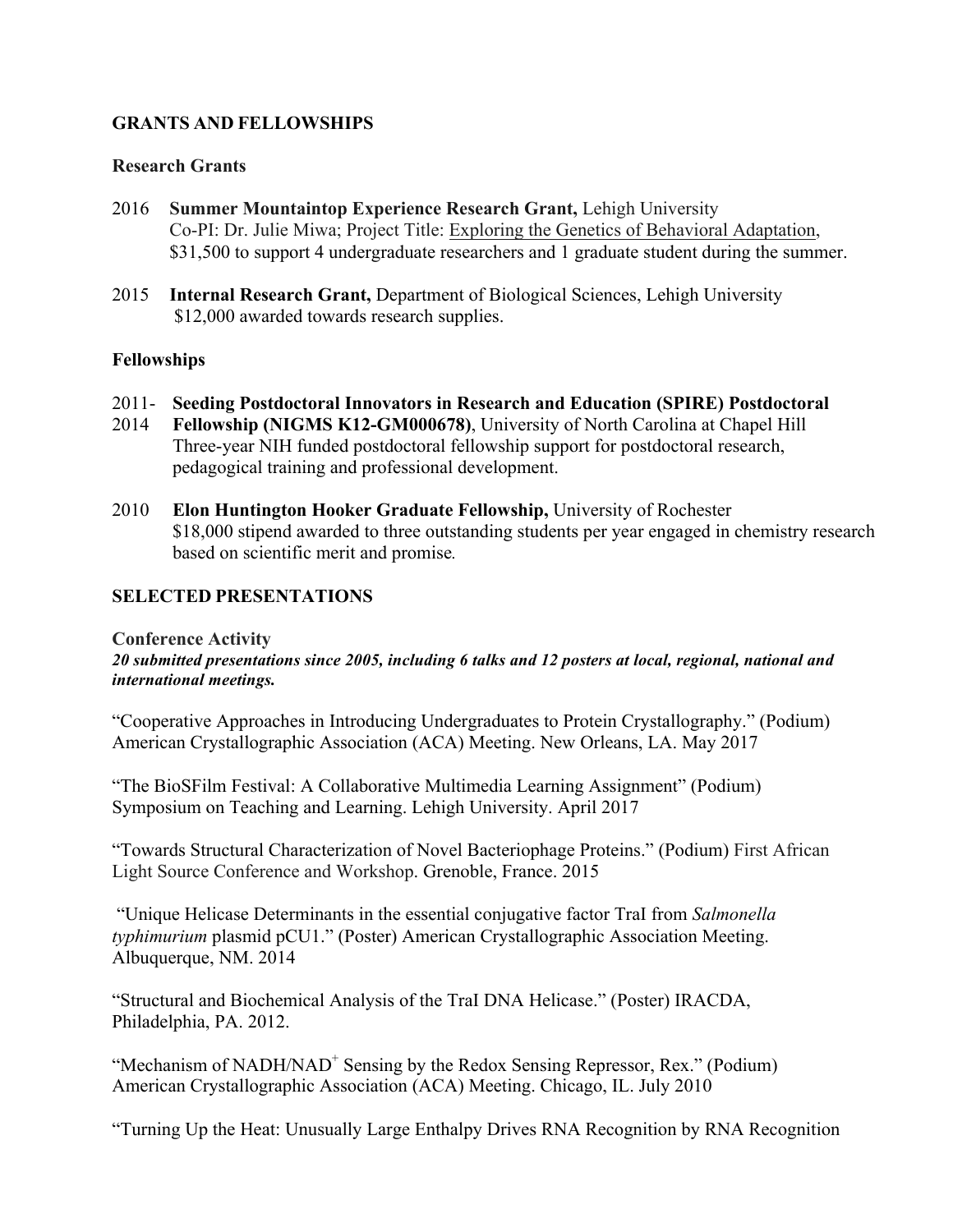Motif (RRM)-Containing Proteins." (Poster) Bi-annual Cold Spring Harbor Laboratory RNA Processing Meeting. Cold Spring Harbor, NY. 2009

**"**Thermodynamic Characteristics of pre-mRNA Splice Site Recognition." (Poster) Biophysical Society Meeting. Boston, MA. 2008

#### **Invited and Departmental Talks**

"Active learning in the undergraduate classroom: what, why, and how?" Biological Sciences Seminar Series, Lehigh University. Bethlehem PA. 2015

"Structural and Biochemical Analysis of Protein-Nucleic Acid Interactions." North Carolina A&T State University. Greensboro NC, 2012

"Structural and Biophysical Basis for Protein-Nucleic Acid Recognition during Gene Regulation." Colgate University. Hamilton NY, 2010

### **TEACHING EXPERIENCE**

### **Vassar College**

Protein Chemistry (Fall 2017) General Chemistry (Lab) (Fall 2017) Biochemistry (Spring 2018) Biochemistry (Lab) (Spring 2018)

### **Lehigh University**

Biology Core I: Cell and Molecular (Spring 2015 & 2016, Summer 2016) Biology Core II: Genetics (Fall 2014, 2015 & 2016) Biochemistry Lab (Fall 2014, 2015 & 2016) Advanced Genetics Lab (Spring 2015 & 2016)

### **University of North Carolina at Pembroke**

Principles of Biology (Spring 2013)

### **University of Rochester**

Advanced Biochemistry (as Teaching Assistant) (Fall 2007)

### **PEDAGOGICAL AND PROFESSIONAL DEVELOPMENT**

### **Workshops Organized/Facilitated**

Lehigh University "Inclusive Teaching." Faculty workshop. (2015) "Strategies for Active Learning in the Classroom." Graduate Student workshop (2014 & 2015)

University of North Carolina at Pembroke

"Preparing for Independent Research." Undergraduate Student Workshop (2013)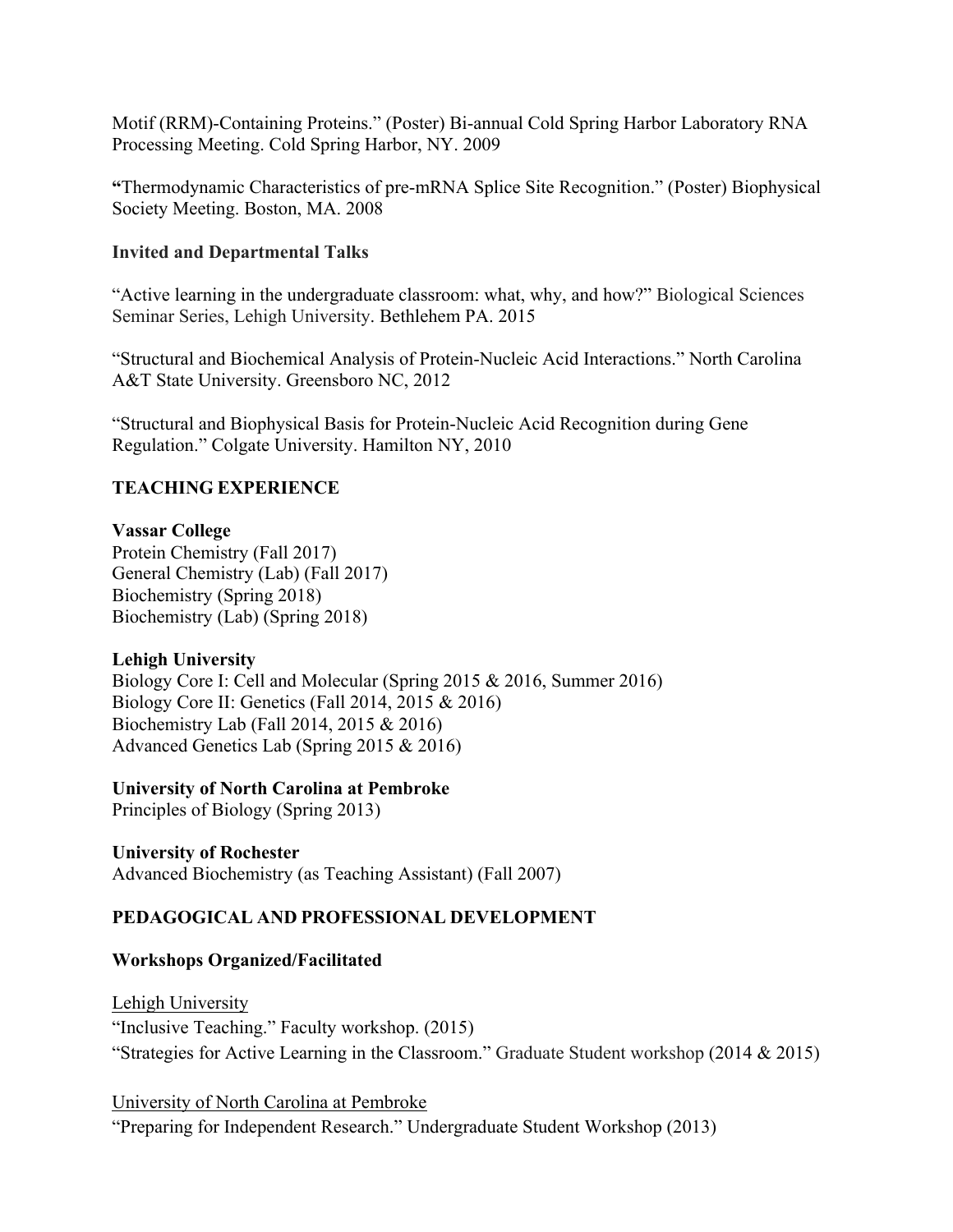**"**Making the Most of Conferences." Undergraduate Student Workshop (2013) "Keys to a Successful Summer Internship." Undergraduate Student Workshop (2013)

## **Pedagogical Training**

National Center for Case Study Teaching in Science Summer Workshop (2016) Association for Biology Laboratory Education (ABLE) Workshop and Meeting (2015) HHMI Biosystems Dynamics Summer Institute Mentoring Workshop (2015) Inclusive Teaching Workshop, Lehigh University (2015) Diversity, Inclusion and Engagement Workshop- Cornell Interactive Theatre Ensemble (2014) POGIL (Process Oriented Guided Inquiry Learning) Workshop, SPIRE UNC Chapel Hill (2013) NeXXt Scholars Program Mentor Training, New York Academy of Sciences (2013) Lesson Planning Workshop, SPIRE UNC Chapel Hill (2013) Diversity Training- UNC Chapel Hill Office of Diversity and Multicultural Affairs (2012) Effective Teaching: A Workshop (Drs. Felder and Brent), UNC Chapel Hill (2012) Teaching with Technology Workshop, SPIRE UNC Chapel Hill (2012) Becoming an Effective Mentor, UNC Chapel Hill (2012) SPIRE Seminar on College Teaching (10 weeks)(2012)

# **SERVICE TO PROFESSION**

# **Offices Held**

- 2017- Member, Communication Committee, American Crystallographic Association
- 2015- Chair, Society of Physics Students Awards Committee 1
- 2015- Secretary, BioMacromolecules SIG- American Crystallographic Association
- 2015- Member, Steering Committee for the African Synchrotron Light Source
- 2013- American Crystallographic Association Delegate- American Institute of Physics Liaison Committee on Under-Represented Minorities (LCURM)

# **Conference Sessions Organized/Chaired**

American Crystallographic Association Annual Meeting: Diversity and Inclusion Session- 2015, 2016 & 2017 Society of Physics Students Undergraduate Reception- 2014, 2015, 2017

# **DEPARTMENTAL/UNIVERSITY SERVICE**

- 2017- Secretary, Chemistry Department, Vassar College
- 2015- Department of Biological Sciences Undergraduate Committee, Lehigh University
- 2015- Faculty Athletics Council, Lehigh University

# **COMMUNITY INVOLVEMENT/OUTREACH**

2016- Director, PA DNA Day. Organized an outreach program that allows young scientists to go to high schools to talk about genetics with students